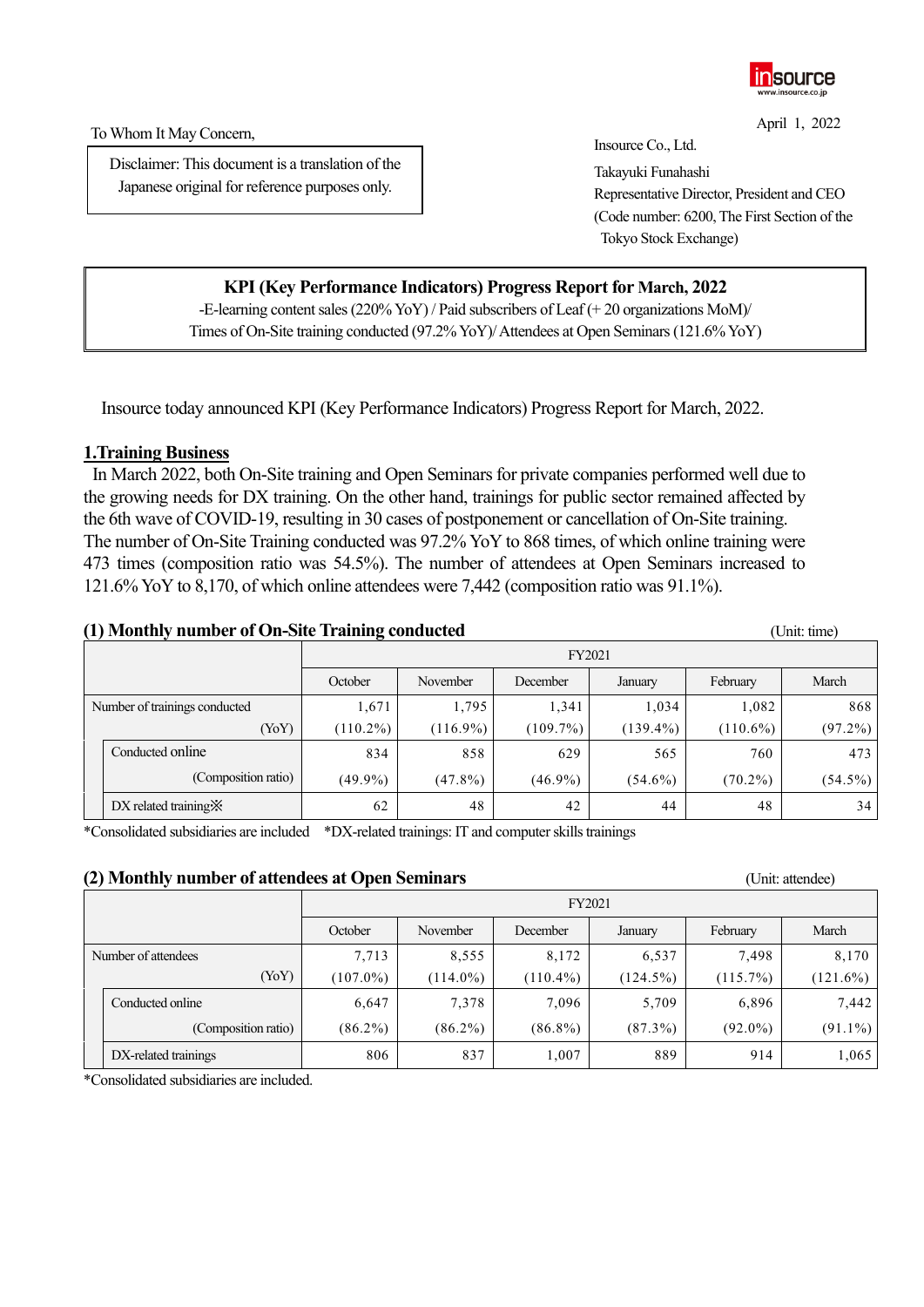# **2. IT Services Business**

The number of paid subscribers for Leaf (HR support system) reached 470 (+20 MoM) organizations and the number of its users increased to 1,932,964 (+18,714 MoM). The cumulative number of orders delivered for Stress Check Support Service significantly increased to 379 since the beginning of the fiscal year (+92 YoY).

# **(1) "Leaf (HR support system)": Total number of paid subscribers (organizations)**

(Unit: organization) FY2021 October November December January February March No. of paid subscribers (organizations) 420 426 432 442 450 470  $(MoM)$  (+8) (+6) (+6) (+6) (+10) (+8) (+20) (Changes from end of previous FY) (+8) (+8) (+14) (+20) (+20) (+30) (+38) (+58) No. of users 1,800,591 1,800,591 1,826,620 1,848,770 1,873,705 1,914,250 1,932,964 No. of customization \* Total no. since the beginning of FY 2 | 5 | 15 | 24 | 41 | 90 Web conversion service for appraisal forms 129 130 134 135 136 151  $(MoM)$  (+1) (+1) (+4) (+1) (+1) (+15)

\*The number of customizations shows the number of organizations which add their own functions when implementing Leaf. \*Figures above are calculated at the end of each month.

## **(2) Stress Check Support Service: Number of orders delivered and orders to be delivered**

|                                                                 |         |          |          |         |          | (Unit: organization) |  |
|-----------------------------------------------------------------|---------|----------|----------|---------|----------|----------------------|--|
|                                                                 |         | FY2021   |          |         |          |                      |  |
|                                                                 | October | November | December | January | February | March                |  |
| No. of orders delivered (by month)                              | 9       | 26       | 67       | 53      | 74       | 150                  |  |
| Cumulative no. of orders delivered<br>since the beginning of FY | 9       | 35       | 102      | 155     | 229      | 379                  |  |
| (YoY)                                                           | $(+1)$  | $(+21)$  | $(+46)$  | $(+55)$ | $(+75)$  | $(+92)$              |  |
| No. of orders to be delivered<br>(By month)                     | 235     | 280      | 235      | 207     | 149      | 15                   |  |

\*Note that after clients' inspection, the actual sales will be counted.

\*This service has the highest number of deliveries in March every year.

\*The number of new orders received is difficult to correlate with sales, so it will be changed to only the number of orders delivered and the number of orders remaining from October 2021.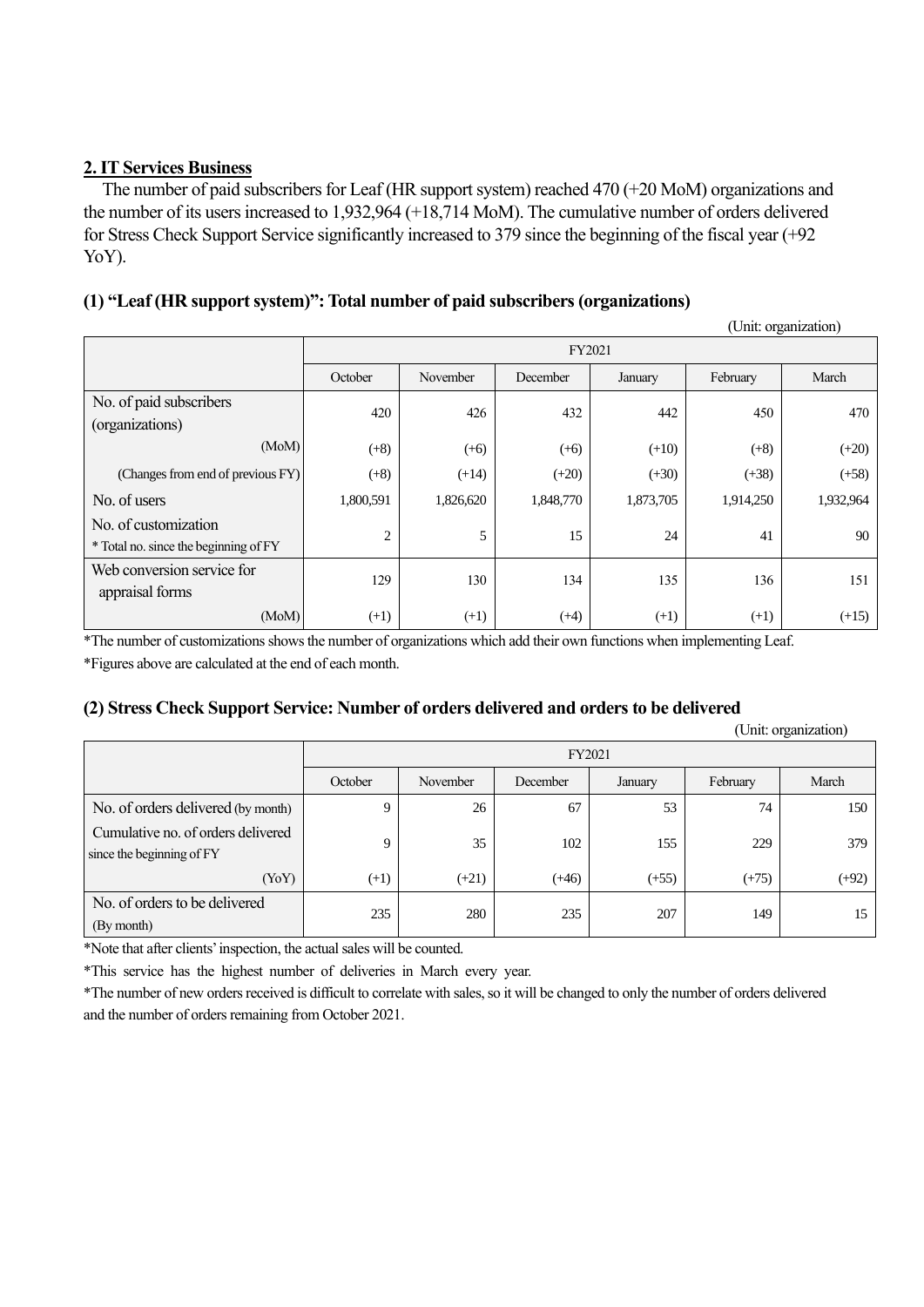# **3. e-Learning/video Business**

Regarding profitable contents (outright purchases) of e-learning and video, sales to both private and public sectors significantly increased due to the demand of fiscal year-end. Especially contents related to the Comprehensive Labor Policy Promotion Law, the Child Care and Family Care Leave Law, and the Comprehensive Promotion of Women's Activity law are very popular because they are updated according to the latest law revisions in April.

# **(1) e-learning/Videos: Total numbers of subscription IDs per month and the number of contents sold**

(Unit: ID) (Unit: Content)

|                                                               |             | FY2021      |             |          |             |          |  |
|---------------------------------------------------------------|-------------|-------------|-------------|----------|-------------|----------|--|
|                                                               | October     | November    | December    | January  | February    | March    |  |
| No. of video contents sold<br>(Outright purchase) *By month   | 72          | 94          | 105         | 105      | 212         | 552      |  |
| Cumulative no. since the beginning of FY                      | $(38.1\%)$  | (276.5%)    | $(169.4\%)$ | (131.3%) | $(198.1\%)$ | (227.2%) |  |
| No. of rental viewers *by month                               | 1,238       | 1,560       | 1,340       | 1,136    | 1,450       | 1,177    |  |
| Cumulative no. of rental viewers<br>since the beginning of FY | $(529.1\%)$ | $(292.1\%)$ | $(416.1\%)$ | (422.3%) | $(232.4\%)$ | (119.5%) |  |
| STUDIO (e-Learning)                                           | 57,112      | 57,557      | 58,085      | 58,584   | 60,791      | 61,115   |  |
| (MoM)<br>$*C_111111111101$                                    | $(+2, 438)$ | $(+445)$    | $(+528)$    | $(+499)$ | $(+2,207)$  | $(+324)$ |  |

\*Calculation takes place at the end of every month.

\*The number of outright purchases is that of e-learning and video sales, which differs from the number of video sales until March 2021.

### **4. Client base**

The total number of registered WEBinsource clients increased to 17,221 (+276 organizations compared to the previous month). We are steadily gaining subscribers toward our target of 2,400 for this fiscal year.

## **(1) WEBinsource: Total number of subscribers (organizations)**

|                                |           |            |            |         |            | (Unit: organization) |  |
|--------------------------------|-----------|------------|------------|---------|------------|----------------------|--|
|                                |           | FY2021     |            |         |            |                      |  |
|                                | October   | November   | December   | January | February   | March                |  |
| No. of new subscribers         | 213       | 204        | 256        | 219     | 255        | 276                  |  |
| No. of accumulated subscribers | 16,011    | 16,215     | 16,471     | 16,690  | 16,945     | 17,221               |  |
| (Progression rate: $\%$ )      | $(8.9\%)$ | $(17.4\%)$ | $(28.0\%)$ | (37.2%) | $(47.8\%)$ | $(59.3\%)$           |  |

\*Figures above are calculated at the end of each month.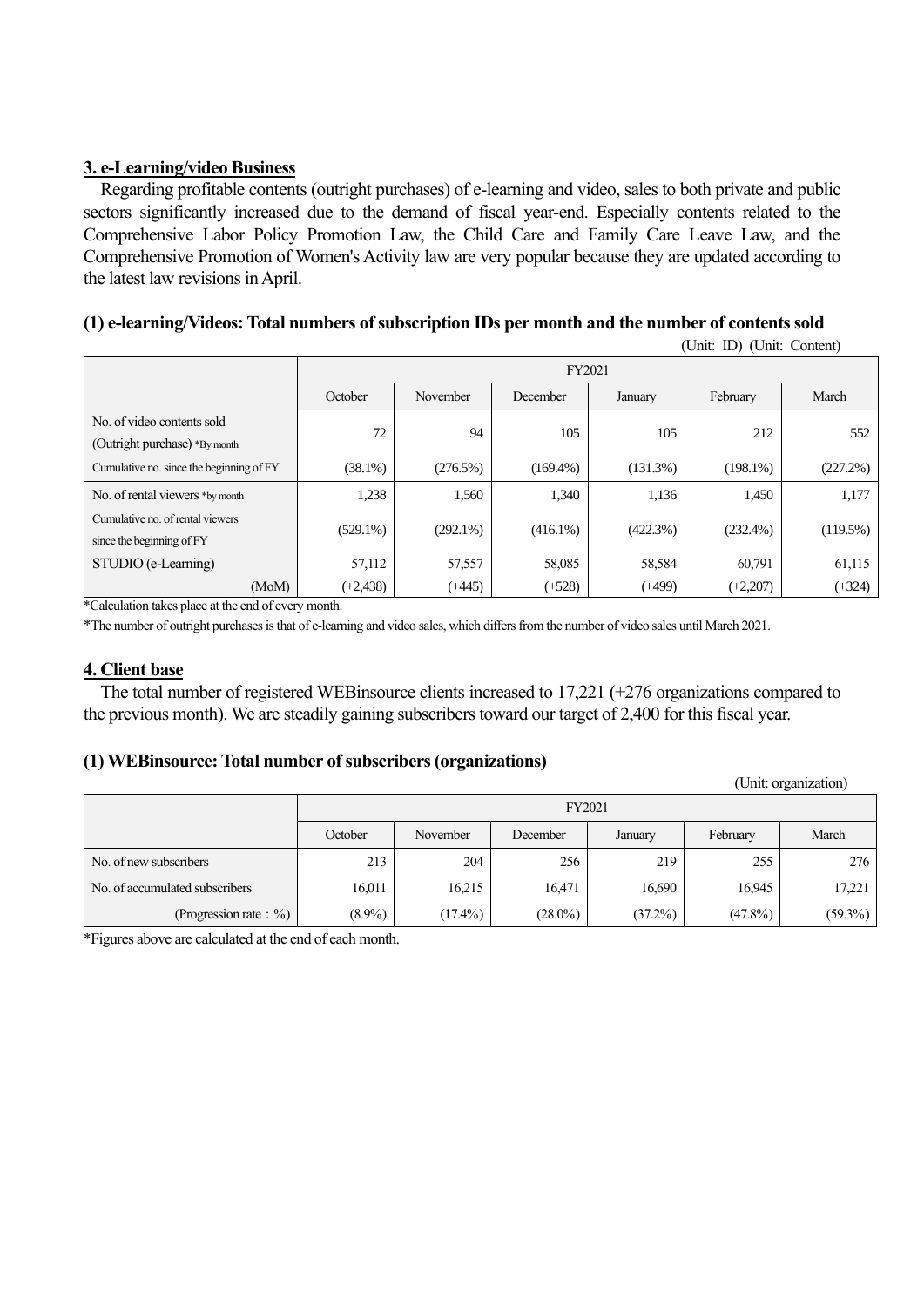### **5. Contents development**

The number of new contents developed was 31 for training (On-Site training) and 17 for e-learning. We have set a target of 300 for training and 210 for e-learning for FY2021, and we are taking steady steps toward the target.

### **(1) No. of new contents developed** (Unit: training, video)

FY2021 October November December January February March No. of new contents for On-Site training 27 27 28 22 31 since the beginning of FY  $27$  54 81 109 131 162 (Progression rate: %) (9.0%) (18.0%) (27.0%) (36.3%) (43.7%) (54.0%) No. of new contents for e-learning 14 20 14 19 30 17 since the beginning of FY 14 34 48 67 97 114 (Progression rate: %)  $(6.7\%)$   $(16.2\%)$   $(22.9\%)$   $(31.9\%)$   $(46.2\%)$   $(54.3\%)$ 

### $\diamond$  New training contents released in March (31 trainings)

| For students and job candidates                                                                     |                | For Managers                                                     |   |
|-----------------------------------------------------------------------------------------------------|----------------|------------------------------------------------------------------|---|
| Understand the relationship between the SDGs and companies to<br>benefit job hunting activities     | 4              | Learn from great people how to deal with work                    | 3 |
| <b>OA/IT</b> skills                                                                                 |                | Career                                                           |   |
| Basic training about Microsoft Forms                                                                | 3              | View transfers as an opportunity for growth                      | 3 |
| How to Work                                                                                         |                | Subordinate guidance and OJT related                             |   |
| Unlearning to prevent rigid thinking and aim to new<br>growth                                       | 3              | Key points to conduct effective one-to-one interviews            | 2 |
| SDGs                                                                                                |                | Diversity                                                        |   |
| Management Strategy Training -Raising Corporate Value<br>through SDGs Management                    | $\overline{2}$ | Promote diversity to enhance competitiveness                     | 2 |
| <b>Motivation Training</b>                                                                          |                | Communication                                                    |   |
| Using Behavioral Economics in Specific Scenes                                                       | 1              | Improving psychological safety through<br>positive communication |   |
| <b>Document Preparation</b>                                                                         |                | <b>Business Documents</b>                                        |   |
| How to create an impressive PowerPoint presentation - Design<br>from the other person's perspective | 1              | How to teach subordinates about proper business writing          |   |
| <b>Planning Skills</b>                                                                              | $\mathbf{1}$   | Work style reform and<br>productivity improvement                |   |
| To improving Customer Value                                                                         |                | How to work more efficiently                                     |   |
| CS & Reception                                                                                      |                | For new and young employees                                      |   |
| How to serve wealthy people                                                                         | $\mathbf{1}$   | How to enhance communication for remote work                     |   |
| Presentation                                                                                        |                |                                                                  |   |
| PowerPoint Presentation Training for Beginners                                                      | 1              |                                                                  |   |